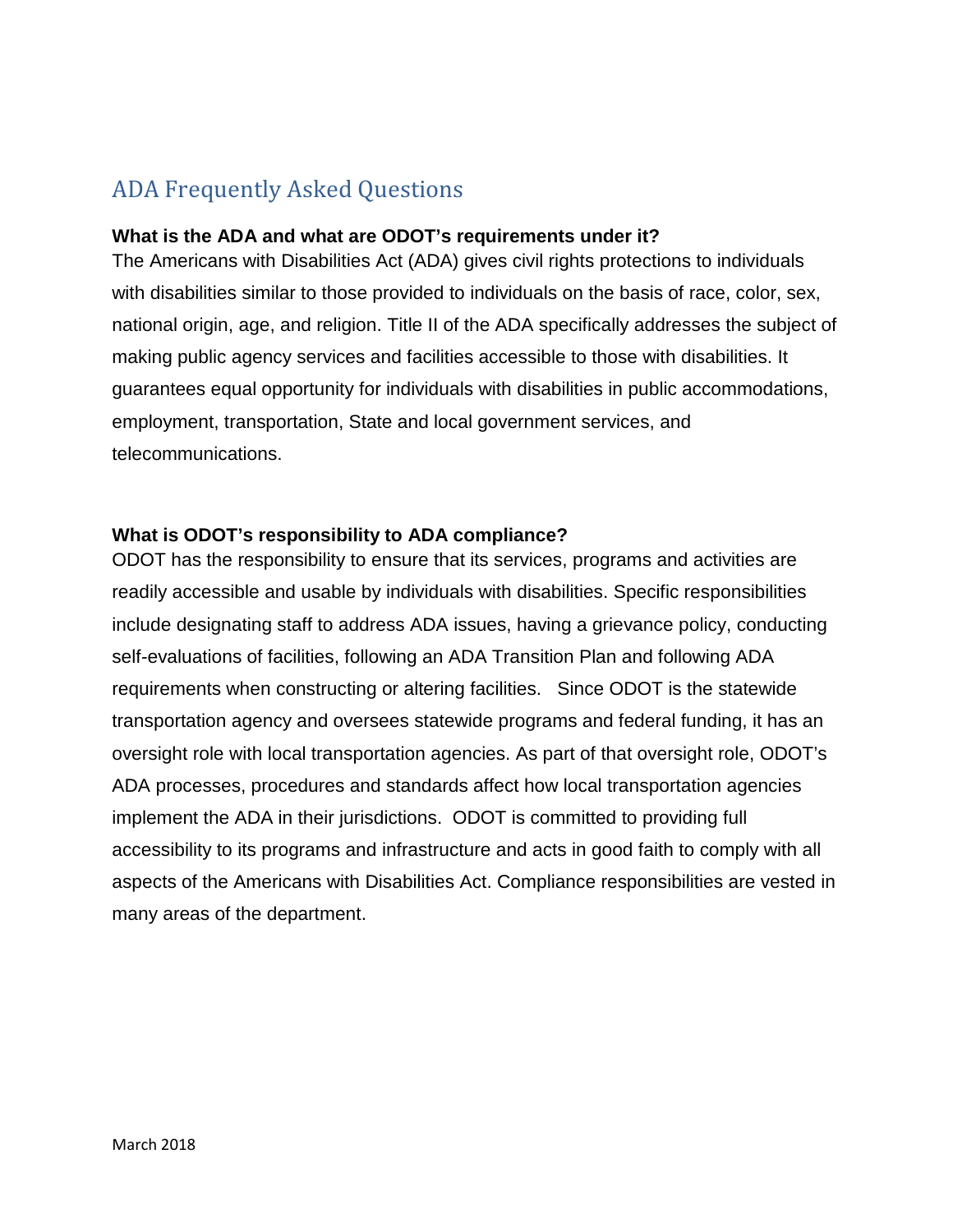## **What is the ADA Transition Plan?**

An ADA Transition Plan is requirement of Title II for any public agency with over 50 employees. Its purpose is to identify potential barriers to accessibility within that public agency's services and to describe methods and set forth a schedule to make its services accessible. ODOT's ADA Transition Plan is an OTC-approved document that describes on-going self-evaluations of ODOT's physical assets in the transportation system, including curb ramps, pedestrian signals, sidewalks, shared use paths, transit stops, parking areas, and building sites and sets forth a comprehensive 30-year plan to address accessibility barriers to ensure that ODOT's transportation system and facilities (buildings, structures, etc.) are accessible to everyone.

#### **Why was ODOT sued?**

The Plaintiffs alleged that they were precluded from using the transportation system because ODOT had not addressed curb ramp or pedestrian signal pushbutton issues when performing paving. They also alleged that ODOT didn't provide accessible routes through work zones. After several months of mediation, ODOT and the plaintiffs came to mutual agreement and entered into a settlement agreement that outlines commitments to improve accessibility over the next 15-years.

#### **What is the Settlement Agreement?**

It is a court sanctioned agreement in which ODOT committed to inventory and remediate noncompliant curb ramps on the state highway system within a 15 year period and to inventory pedestrian signals; remediation schedule yet to be established. The agreement also requires, improving processes to address concerns with accessibility on the transportation system and oversight, handle review and resolution of disputes, and address accessible routes through work zones.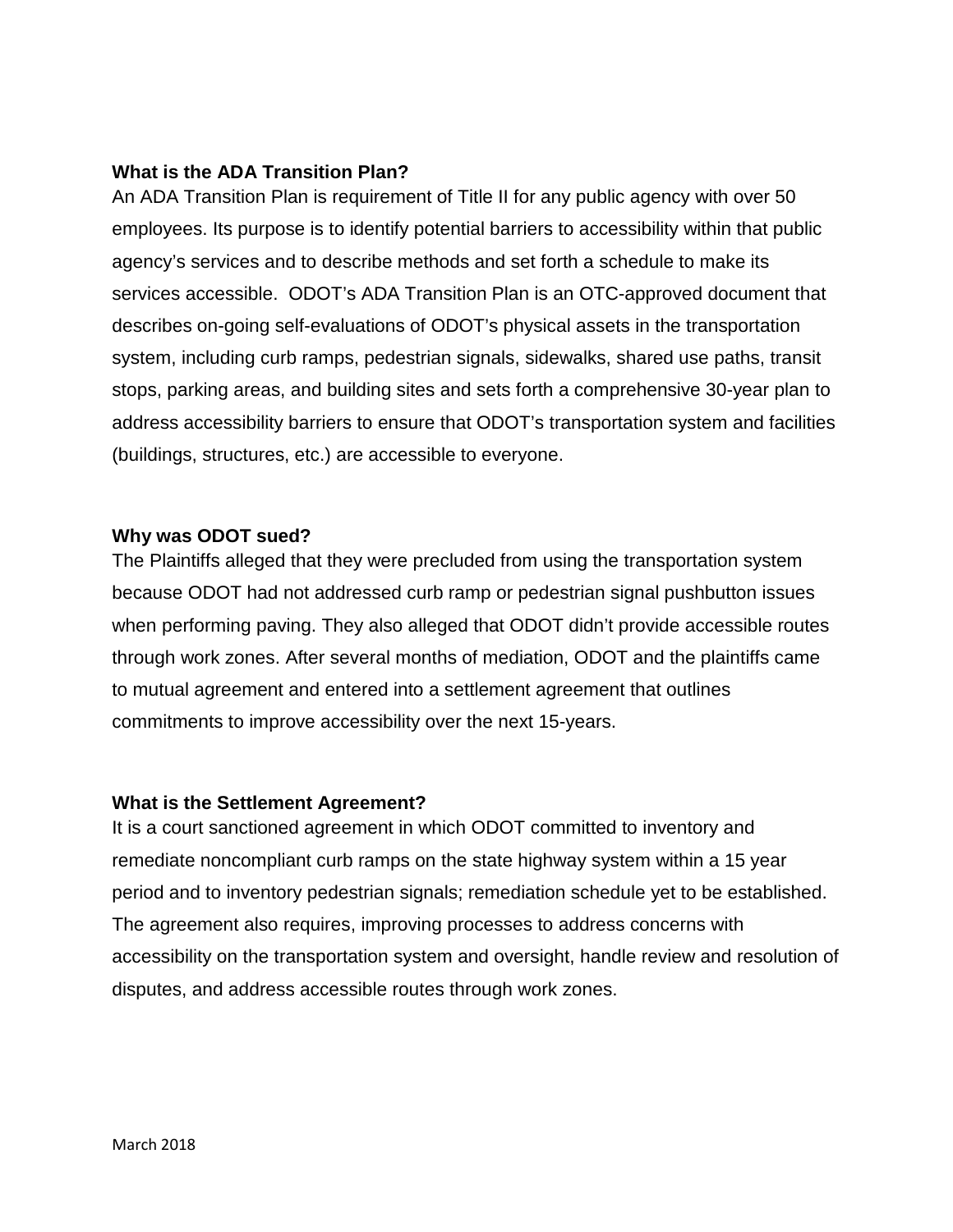## **How are the Transition Plan and the Settlement Agreement different?**

Having a Transition Plan is a requirement for public agencies with 50 or more employees under the ADA. ODOT updated the agency's Transition Plan in 2017 and the Oregon Transportation Commission adopted it. An agency's Transition Plan is a comprehensive blueprint of how it will make all of its programs and systems fully accessible. The Transition Plan includes a schedule to improve curb ramps and pedestrian signals, among other transportation assets over a long range timeline. In contrast, the Settlement Agreement is a court imposed obligation to remediate curb ramps on the state highway system in a shorter time frame. The Settlement Agreement includes a schedule to improve curb ramps in 15 years, commitments to evaluate curb ramps and pedestrian signal pushbuttons and a commitment ensure accessible work zones.

# **What guidance do we follow now when we design or build curb ramps?**

ODOT has strengthened its standards and practices to assure what gets built on or along the state highway system is compliant.

For curb ramps, ODOT's required design standards ensure that what ODOT designs, builds, or accepts meets what ADA requires. One adjustment is that we design to a flatter slope than ADA allows, which results in a construction tolerance that better assures what gets designed and built falls within the ADA requirements. For specific information please refer to

<http://www.oregon.gov/ODOT/Engineering/Pages/Accessibility.aspx>

#### **How do we know what we have to build?**

The inventory list will be available later this year. All curb ramps that are out of compliance must be remediated by 2032.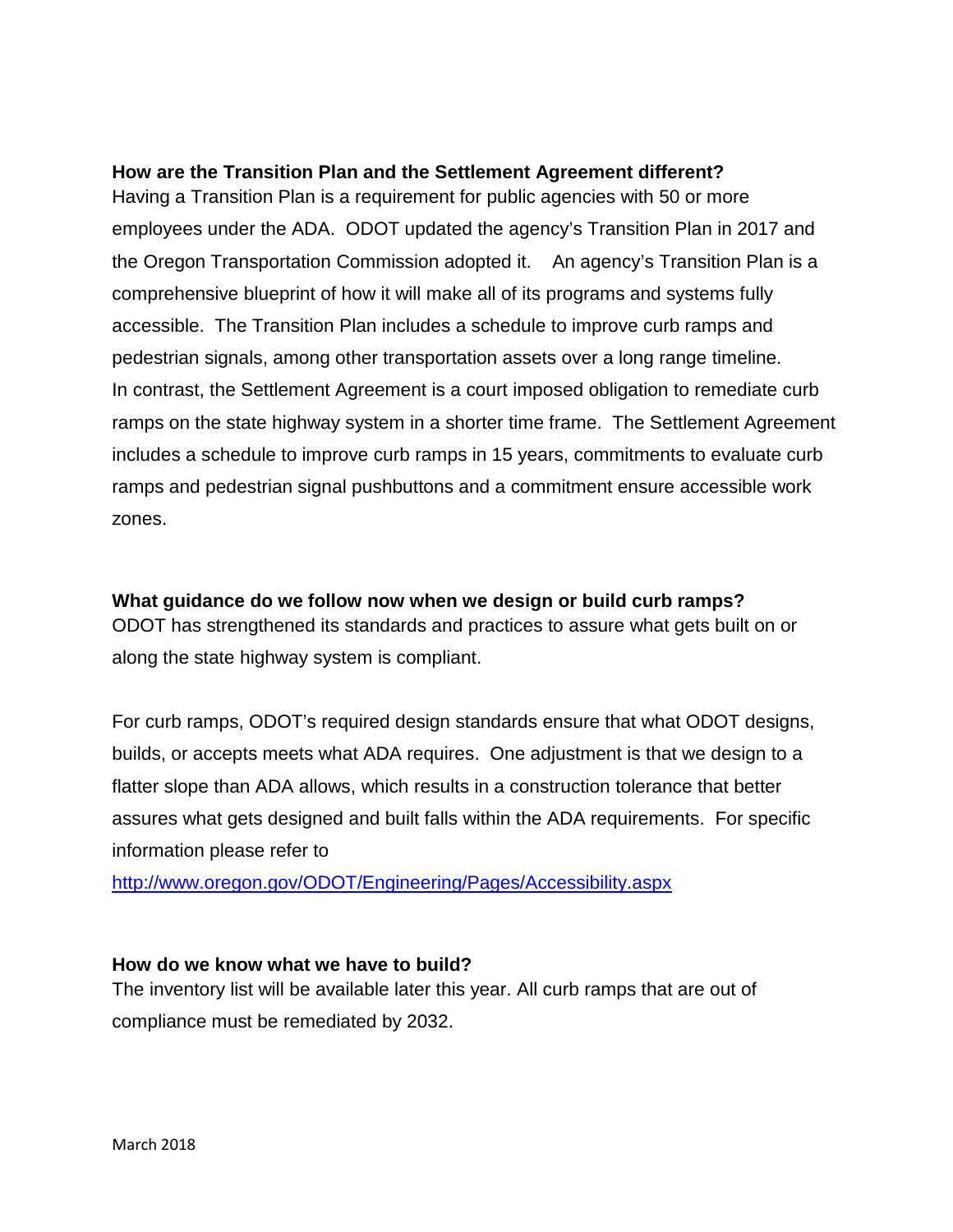## **How will ODOT pay for it?**

The ADA Program budget is a portion of all funds ODOT has to deliver its various projects. The ADA Program will fund some curb ramp specific projects. Curb ramps that are triggered in an ODOT STIP project will be remediated using funds from that project. There is no new source of funds.

## **What are the yellow strips (truncated domes) for?**

These are a surface treatment that assists people with visual impairments. They mark the place where the pedestrian path (sidewalk) transitions to a street. The contrasting color and the array of bumps (truncated domes) warn you that you are about to step into the street.

# **A push button is broken, what can I do? (CQCR process)**

ODOT has a new process to accept input regarding transportation infrastructure accessibility, including a form that initiates a documented and tracked review and response to the input. Keep in mind that some requests may not be able to be accommodated immediately and some suggested solutions may not be feasible. ODOT staff will make best efforts as part of the evaluation of the CQCR to explore viable alternatives.

Contact ODOT through the ADA Accessibility Request Form at this link <http://www.oregon.gov/ODOT/About/Pages/ADA-Issue-Request-Form.aspx> or contact an ODOT Maintenance District Office <http://www.oregon.gov/ODOT/Maintenance/Pages/Contact-Us.aspx> Or contact ASK ODOT <https://highway.odot.state.or.us/cf/comments/comments.cfm> Or contact ODOT Office of Civil Rights <http://www.oregon.gov/ODOT/Business/OCR/Pages/Contact-Us.aspx>